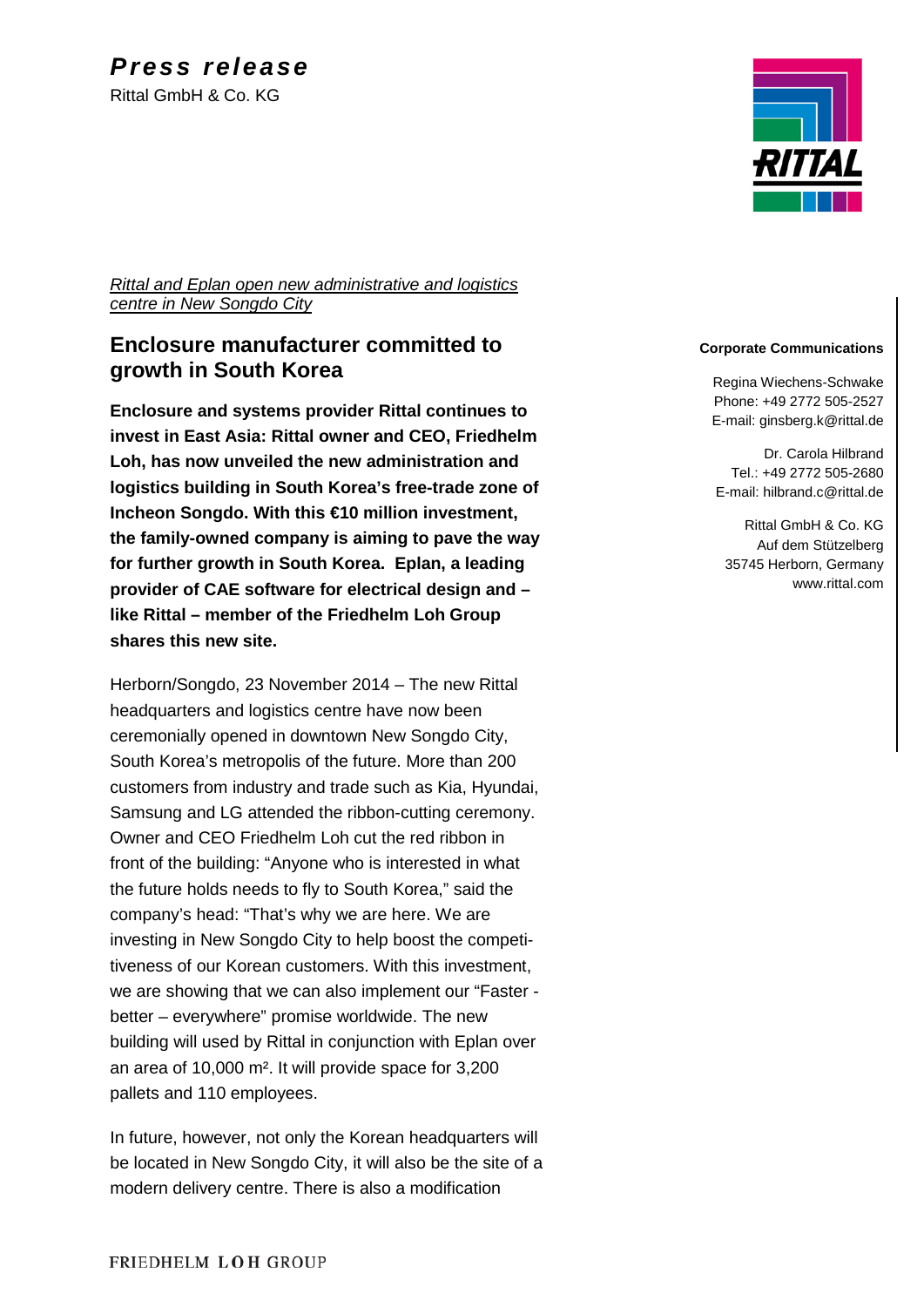# *Press release*

Rittal GmbH & Co. KG

centre, in which customer requests will be processed in a project-related way. Customer care and training are also covered.

"This investment in South Korea represents a major commitment to the Korean market," Hans Sondermann, Managing Director Sales and Marketing, stressed: "South Korea's economy has been growing and growing – for years. Rittal is highly regarded here thanks to its products, technologies and high quality standards – we are very grateful for the trust we have received."

South Korea has now become Asia's third largest market for German companies. Around 80% of all automobiles exported to South Korea come from Germany. The South Korean auto and electrical industries in particular, as well as steel and shipbuilding, are strong forces in the world economy. Friedhelm Loh added: "We are already very well positioned in these industries – and intend to increase this advantage even further".

### **Equipped with the latest Rittal technology**

The new building's architects have paid special attention to energy efficiency: In addition to good thermal insulation, energy-saving water cooling from Rittal is used, while the technology for the power supply in the building is also from us. "We are not only using Rittal technology to cut operating costs and up-front investment," says Martin Rotermund, Managing Director of Rittal Korea. "Instead, we want to show our customers the benefits of our products during running operation. Our new building is thus a huge showroom for visitors. The new infrastructure is perfectly adapted to the internal processes and to customer requirements. It will enable Rittal to serve its clients better and even more quickly. And the 15-metrehigh warehouse, with over 3,200 pallet positions, will make a major contribution toward this goal", he adds.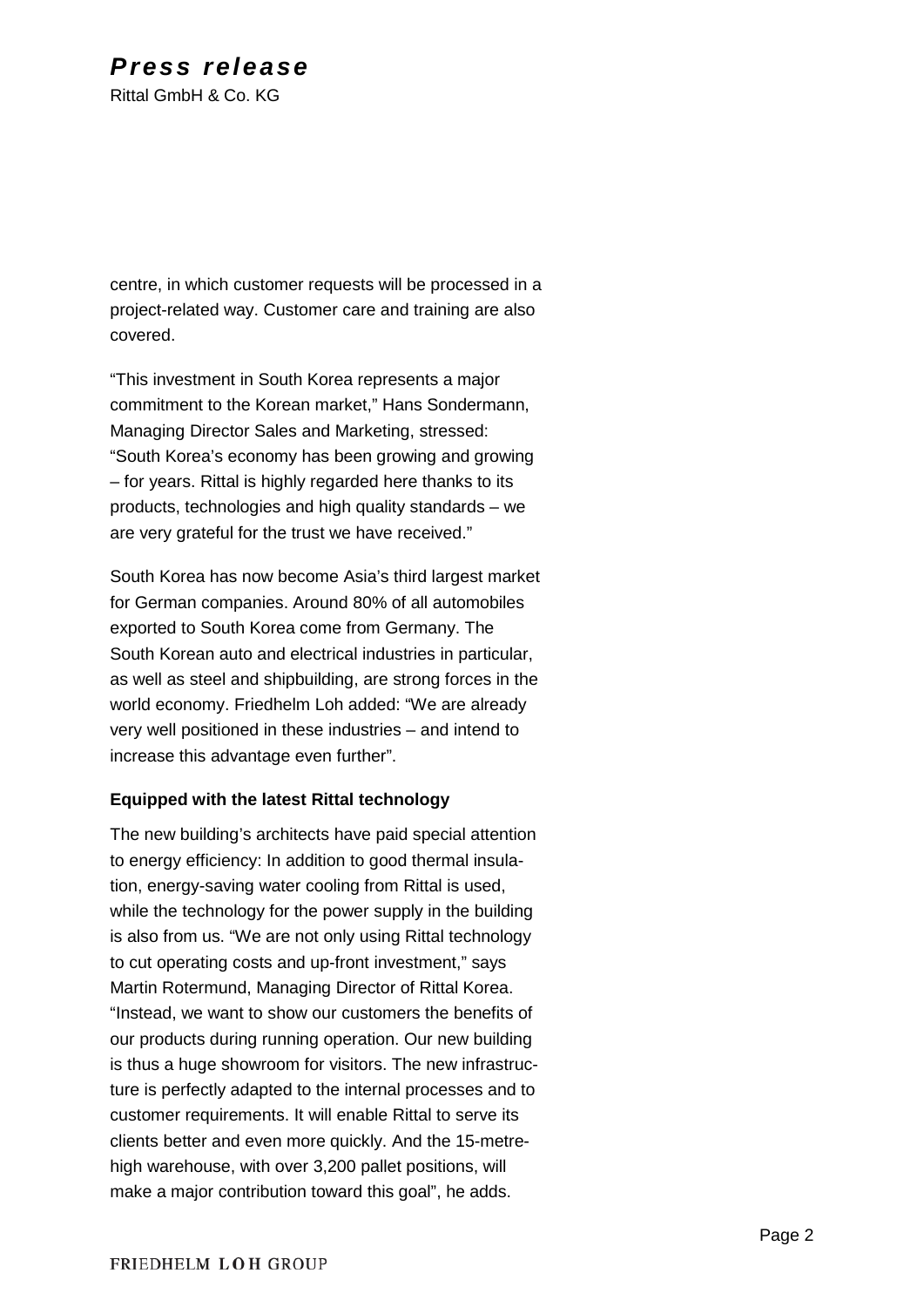## *Press release*

Rittal GmbH & Co. KG

### **Paving the way for further growth**

Rittal's new administration and logistics building in South Korea is located in Incheon, around 50 kilometres southwest of Seoul. A city of the future is evolving in one of the world's largest metropolitan areas in the form of New Songdo City with its international business park. This is incorporated in the Incheon Free Economic Zone (IFEZ).

The premises at the new site will also be used by Eplan, Eplan is a leading provider of engineering services for industry and, like Rittal, a member of the Friedhelm Loh Group. This way, the synergies between the two companies can be utilised optimally in South Korea.

Since the founding of Rittal's South Korean subsidiary in 1996, the company can look back on very successful growth.

(4,201 characters)

 $\blacksquare$